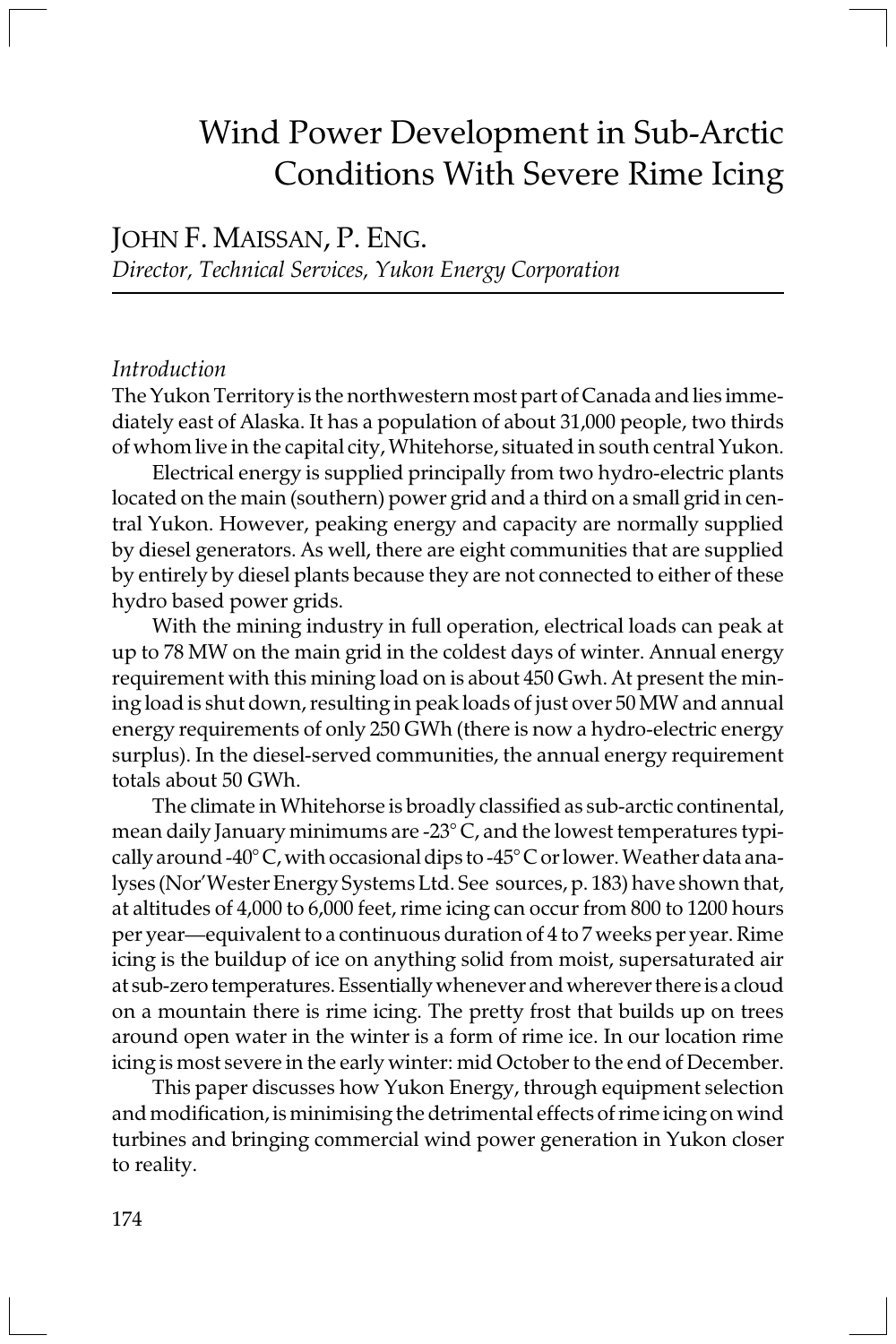# Background

The potential for commercial wind power generation in Yukon was investigated in the early and late 1980s using data from airports and two wind monitoring stations. In all cases the conclusion was that it was not economic.

In 1990, two local citizens analyzed Environment Canada's upper air data and found that wind speeds increased substantially with altitude. This led to the establishment of a 65 foot (20 meter) wind monitoring station on a shoulder of Mt. Sumanik which is known locally as Haeckel Hill, located west of the city. This site has an altitude of about 4,700 feet (1430 meters), about 2500 feet above the valley floor, and consists of a ridge perpendicular to the prevailing wind. Road access and a single phase power line to a forest fire look out tower located on top were positive factors in the selection of this site. Monitoring results confirmed the higher wind speeds at higher altitudes, but also found severe rime icing conditions at the site. Another interesting feature, since confirmed by long term monitoring, is that inversions keep the temperatures from reaching the low extremes; it seldom drops below -30° C (-22° F) even with valley temperatures dropping down to -45 $\degree$  C (-50 $\degree$  F) or lower.

| Table 1<br>Whitehorse Upper Air Wind Speeds and Bonus Production Targets |                           |                       |           |           |        |               |  |  |  |
|--------------------------------------------------------------------------|---------------------------|-----------------------|-----------|-----------|--------|---------------|--|--|--|
|                                                                          | Bonus 150                 |                       |           |           |        |               |  |  |  |
|                                                                          | <b>Production Targets</b> |                       |           |           |        |               |  |  |  |
| Month                                                                    |                           | 2305' ASL   4000' ASL | 5000' ASL | 6000' ASL | Target | <b>Target</b> |  |  |  |
|                                                                          |                           |                       |           |           | kWh    | Capacity      |  |  |  |
|                                                                          |                           |                       |           |           |        | Factor        |  |  |  |
| January                                                                  | 3.6                       | 8.5                   | 8.7       | 9.2       | 30     | 26.9%         |  |  |  |
| February                                                                 | 4.1                       | 7.9                   | 8.3       | 9.0       | 28     | 27.8%         |  |  |  |
| March                                                                    | 4.0                       | 6.9                   | 7.3       | 7.7       | 28     | 25.1%         |  |  |  |
| April                                                                    | 4.0                       | 6.2                   | 6.5       | 6.8       | 25     | 23.1%         |  |  |  |
| May                                                                      | 4.0                       | 5.6                   | 5.8       | 6.1       | 24     | 21.5%         |  |  |  |
| June                                                                     | 3.6                       | 5.0                   | 5.0       | 5.3       | 15     | 13.9%         |  |  |  |
| July                                                                     | 3.4                       | 4.3                   | 4.6       | 4.8       | 15     | 13.4%         |  |  |  |
| August                                                                   | 3.3                       | 5.5                   | 5.5       | 5.8       | 18     | 16.1%         |  |  |  |
| September                                                                | 3.4                       | 6.6                   | 6.9       | 7.6       | 27     | 25.0%         |  |  |  |
| October                                                                  | 4.6                       | 7.7                   | 8.1       | 8.5       | 30     | 26.9%         |  |  |  |
| November                                                                 | 4.4                       | 7.9                   | 8.3       | 8.4       | 30     | 27.8%         |  |  |  |
| December                                                                 | 4.0                       | 8.2                   | 8.5       | 9.0       | 30     | 26.9%         |  |  |  |
| Annual                                                                   | 3.9                       | 6.6                   | 6.9       | 7.3       | 300    | 22.8%         |  |  |  |

A subsequent analysis of upper air data (Table 1) showed that the annual average wind speed was 6.6 m/s (meters per second) at 4,000 feet, 6.9 m/s at 5,000 feet, and 7.3 m/s at 6,000 feet. Since the kinetic energy in wind increases with the cube of the wind speed, these figures are significantly better than

175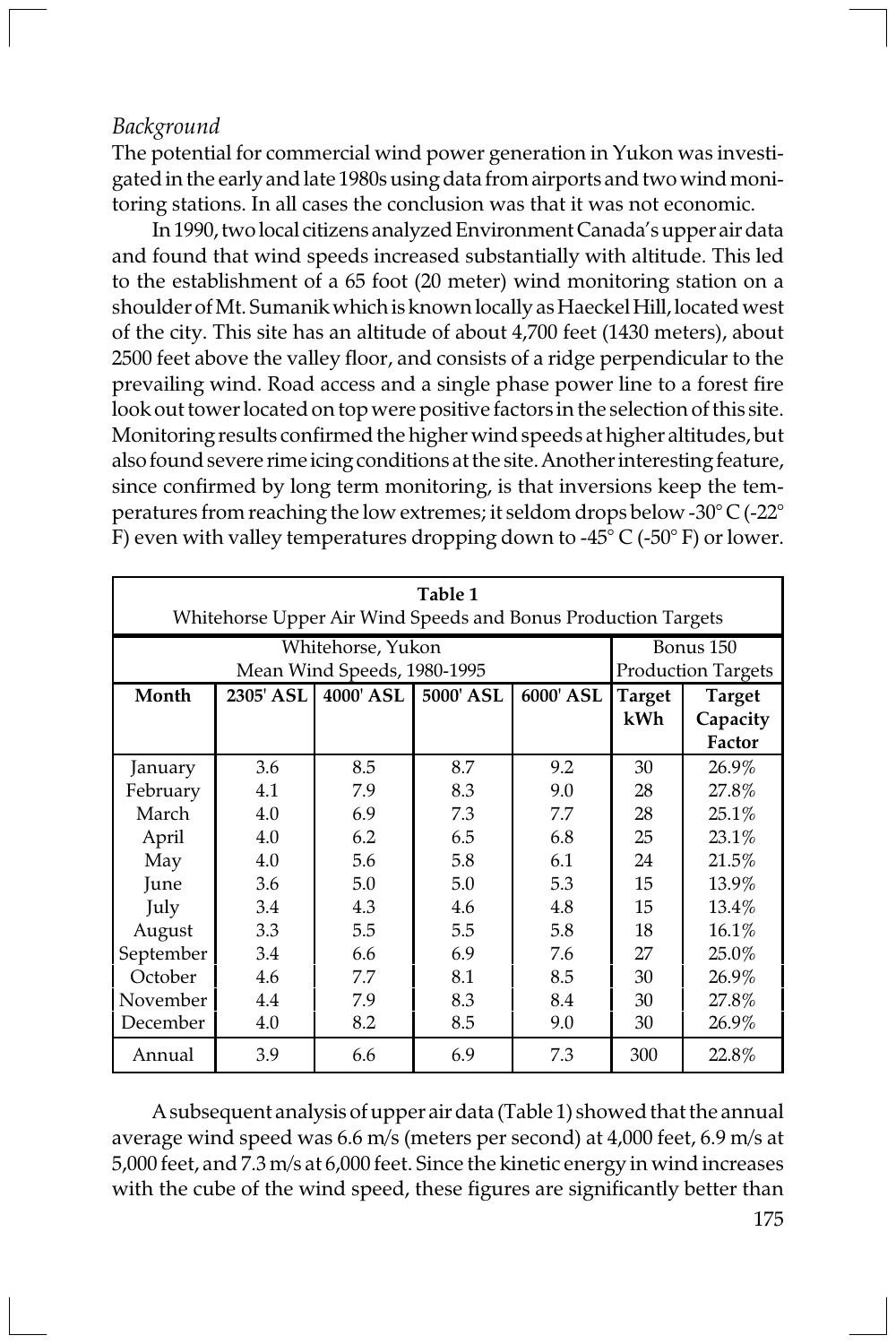the 3.9 m/s long term average at the airport located at an elevation of about 2300 feet. It is also very significant that the wind speeds are much higher in winter than in summer, almost perfectly following the seasonal electrical load profile. Yukon Energy staff felt that with these wind speeds commercial wind power could be cheaper than diesel generation if the effects of low temperatures and rime icing on wind turbines could be overcome. Producing electrical power at costs below the cost of diesel generation was and remains our primary goal. Environmental benefits are considered an extra.

## The First Wind Turbine

Since the monitoring showed that wind speeds were indeed higher at the higher altitudes and close to the upper air wind regime, and found that severe rime icing was present there, Yukon Energy decided, in 1992, that a program of adaptation of commercial wind generating equipment to this climate was needed. With our limited resources we decided that we could not do anything other than take existing, proven commercial equipment and try to adapt this to our conditions. Several large, reputable manufacturers were considered and Bonus Energy A/S of Denmark was selected for their 150 kW MARK III unit. This 150 kW machine, a conventional three bladed, horizontal axis, up wind and stall regulated design, represented the small end of the commercial range available and therefore the lowest capital cost. Bonus is a large commercial equipment supplier with a good reputation, had some northern experience, was willing to work with Yukon Energy on modifications, and had a hinged tower design for a winch up raising that did not require a large crane to be brought in from southern Canada.

In consultation with Bonus a number of modifications were made to their standard design. A hinged, winch up 30-meter tower was an important feature. To overcome the effects of the cold, low temperature tolerant steels were selected for the tower and other key components, and synthetic lubricants (including hydraulic fluid) were used throughout. Electric heaters, controlled by thermostats, were installed on the gearbox, in the generator, in the computer control cabinet, and in the radio communications cabinet.

To overcome rime icing effects the anemometer and wind vane used to control the turbine were equipped with heated bearings. The blades were equipped with heating strips about 6 inches wide which ran along the entire length of the leading edge. The heat output was about 1/4 watt per square inch, or 1,700 watts for all three blades. An ice detector to turn the blade heating on and off was also supplied. The power production target was set at 300,000 kWh per year, representing a capacity factor of 22.8% (Table 1). Capacity factor is the actual production divided by the maximum theoretically possible in the time period (150 kilowatts times 8760 hours per year).

A firm order for this unit, plus a two year service agreement from the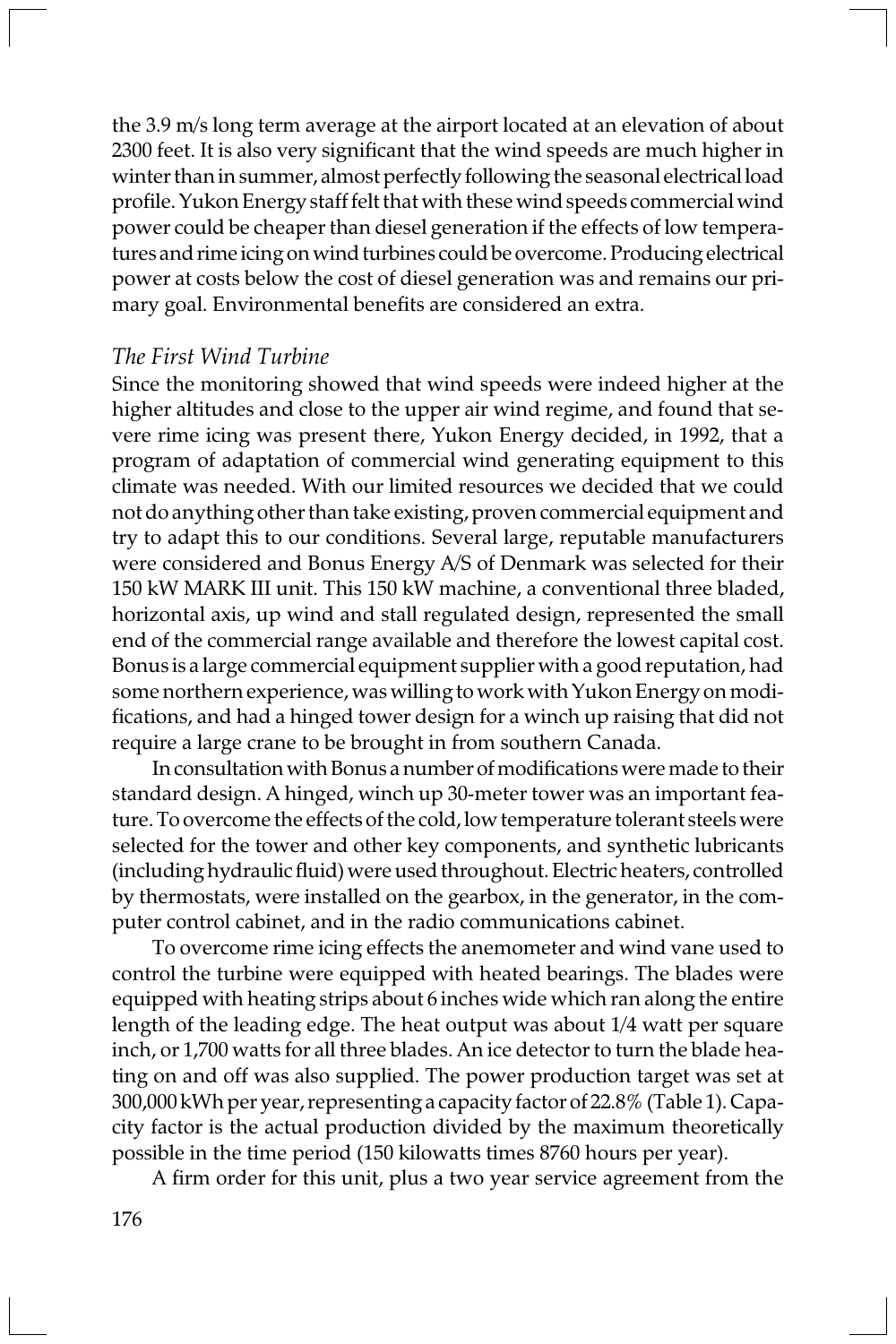manufacturer, was placed in December 1992. The turbine was erected in July of 1993 (Photograph 2) and was commissioned on August 13. The project cost about \$CDN 800,000, of which \$CDN 200,000 was for upgrading the road and power line. Yukon Energy received a grant of \$CDN300,000 from government sources toward the project.

# Project Results

Rime icing causes were briefly described in the introduction. The practical effects can be substantial. Any solid object accumulates ice that "grows" into the wind. Trees become ice domes, towers become ice posts, power lines grow to six or eight inches in diameter, and chain link fences become solid walls. As you can imagine from looking at the photographs, it is no wonder that exposed equipment has difficulty working under these conditions. Low temperatures and severe rime icing are the challenges we need to overcome. The following features have worked well and have not needed further attention:

- 1. The winch up tower worked well, even though it is not as easy to winch up or down as expected;
- 2. The low temperature steels have not been a problem so far;
- 3. Lubrication with synthetic products has worked well; and
- 4. The heating systems in the gearbox, generator, and electronic cabinets have been very reliable.

Aspects of the project that did not work initially but have since been overcome are:

- 1. The heated bearing anemometer and wind vane were still immobilised by ice and were replaced with fully heated Hydro-Tech instruments which have not iced up;
- 2. The overhead power line was causing about five outages per month due to the heavy accumulation of ice in combination with wind, and was replaced with a buried cable that is not affected by the ice; and
- 3. The ice detector supplied with the turbine was not effective and was removed from the control circuit. The heating circuits are now simply switched on for the winter. A Rosemount ice detector was purchased in 1996 and has been running reliably on site since then, but has not been installed into the turbine control circuit. This ice detector has revealed that we average over 800 hours of rime icing per year on the site.

One aspect of the project that did not work and has not been overcome is the inability of the electrical contacts between the main portion of the blades and the tips to work reliably under icing conditions. Several redesigns have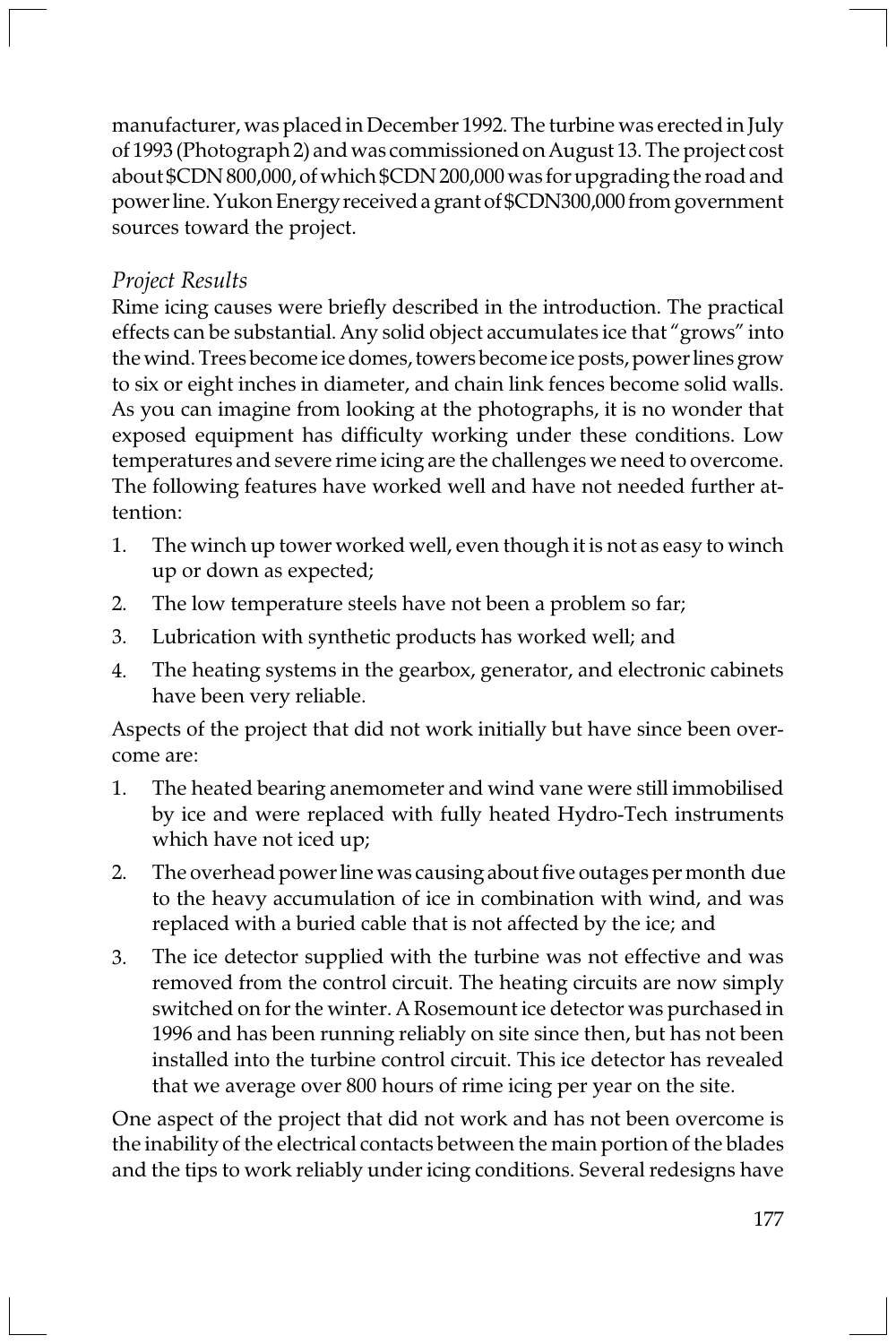also failed to operate reliably. This means that there will always be air drag and power production losses when the blade tips ice up, and power production cannot be fully maximised.

The leading edge blade heaters (1/4 watt per square inch) have worked reasonably well even though one burnt out in 1996. We replaced them all in 1998 with heaters 12 inches wide, rather than 6 inches, to improve performance in very severe rime icing and in very cold temperature conditions. Perhaps because of other problems and advances we have not been able to attribute specific production improvements to the larger heaters.

The effect of rime icing on the blades of the wind turbine is such an important issue that it is worth examining in detail. Without blade heaters rime ice builds up especially heavily on the leading edges, and the build up increases with distance from the blade root. It seems to be directly related to the velocity at any point and therefore, perhaps, the result of the amount of moisture or moist ice contacted. When shut down the ice builds up on the edges of the blade surface facing the wind, the pressure side. When running through an icing event, the ice build up on the "backs," or suction sides, of the blades is much less than on the "fronts." Ice can also build up on the trailing edges. Power production drops off dramatically when the blades are coated with rime ice and without leading edge blade heaters, can stop altogether.

The 6 inch wide heaters did, under lighter icing conditions, keep portions of the blade downwind of the heater clear. Under heavier icing conditions, ice would build up on the blade right up to the heater. Build up of ice on the leading edges did not occur except under the most severe conditions, and it cleared off quite quickly afterwards. It was from this that we concluded that more heat on the front of the blade in the form of wider leading edge heaters would be of benefit if the increased area were applied to the front (pressure side) of the blade. It was also obvious that the leading edges of the blade tip would need to be heated to minimise air drag and associated production losses.

One very positive aspect of the project was the bird monitoring work. Concern over the possibility of bird kills from collisions with the turbine blades, especially during spring and fall migrations, led to a five year monitoring program. It was found that the migrating waterfowl, at least, stayed lower down in the valley well below the altitude of the turbine. The only bird mortality documented over the course of the program was a grouse that flew into the chain link fence.

### Power Production

From a production perspective the project has not yet met the target, but, all things considered, we are satisfied with our accomplishments. In the first year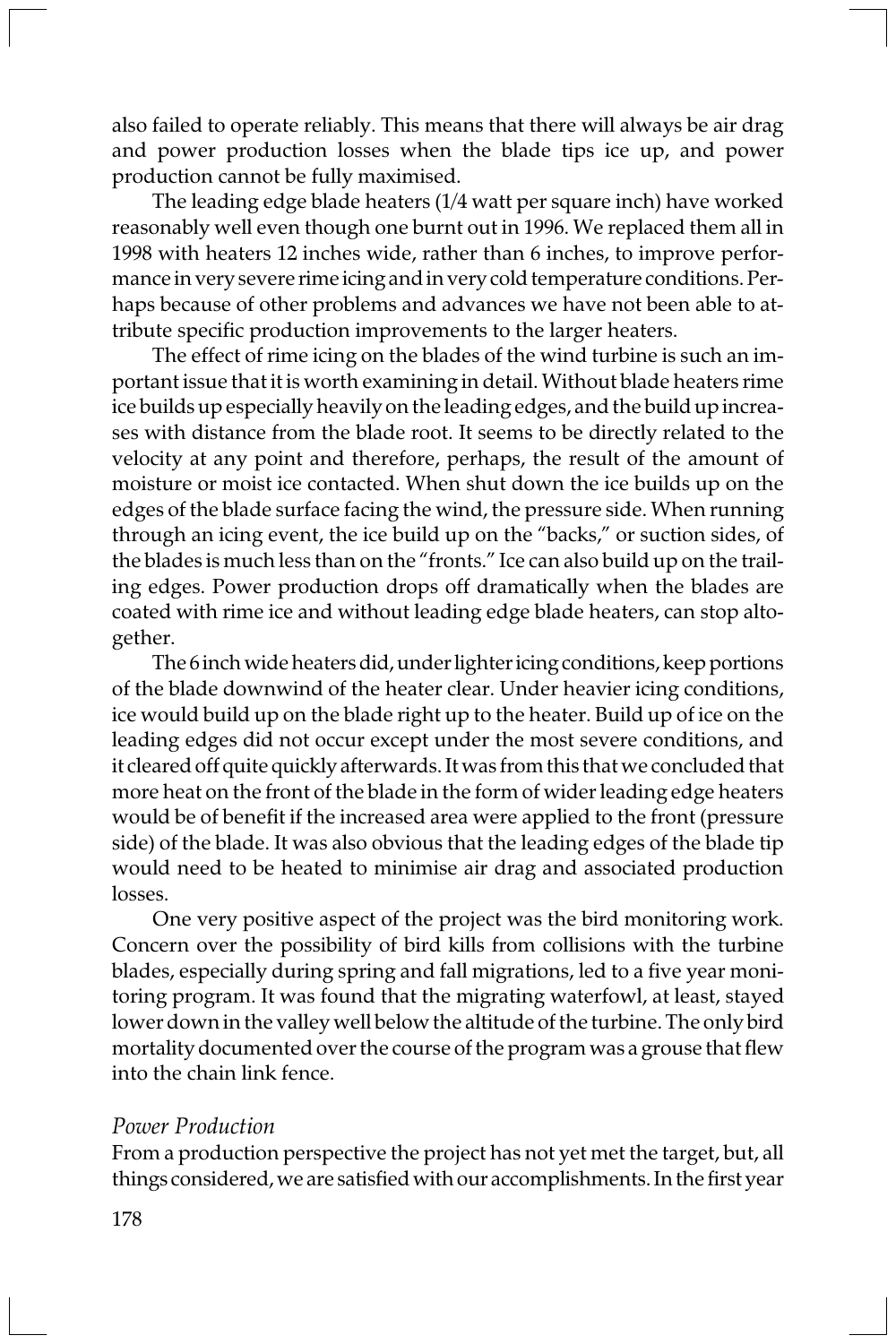we solved the power line and control instrument problems. Once those were resolved, performance improved substantially.

In the third year of operation we had a failure of one of the blade heaters early in winter and we had to operate without any leading edge heat for the rest of the winter. With the heaters working on only two of the blades, there was significant blade weight imbalance. At this time, annual "losses" due to rime icing were estimated to be in the range of 60,000 to 70,000 kWh per year, about 20% of the production target.

Repairs to the power line (a local feeder) were made in 1996 and, since that time, there have been very few of the electronic problems that bothered us early on, and turbine availability has been very high. Also, in 1996, we "painted" the blades with a black coating called StaClean. We believed that both the solar heating from the black colour and the special low adhesion formula for ice, would assist in clearing the blades of accumulated rime ice. We saw an immediate noticeable improvement in performance: 1998 and 1999 have been the best production years yet. Our experience shows that accumulated ice can be shed from the blades.

On the whole we are pleased with the performance, especially considering where the turbine is physically located, the unfamiliarity of maintenance personnel with this type of equipment, and our dependence on a few key people. Due to the weather exposed servicing (the access ladder is outside along the top portion of the tower), maintenance is not done during severe weather conditions. Detailed monthly performance statistics, from the time of project commissioning, are presented in Table 2. Annual figures based on revenue metering, which commenced in July 1994, are presented in Table 3.

| Detailed Production Record |        |       |                |                  |              |              |           |               |                                                                                                    |        |        |
|----------------------------|--------|-------|----------------|------------------|--------------|--------------|-----------|---------------|----------------------------------------------------------------------------------------------------|--------|--------|
| Month                      | Prod.  |       |                |                  |              |              |           |               | Total Hours MH <sup>1</sup> BH <sup>2</sup> GOH <sup>3</sup> Cap. Turbine Overall RMG <sup>4</sup> |        | Cap.   |
|                            | (kWh)  |       | Hours in Prod. |                  |              |              |           | Factor Avail. | Avail.                                                                                             |        | Factor |
| Aug-93                     | 10,949 | 408   | 222            | $\mathbf{0}$     | $\mathbf{0}$ | 0            | 17.9%     | 100.0%        | 100.0%                                                                                             |        |        |
| Sep-93                     | 19,290 | 720   | 379            | 7                | 19           | 58           | 17.9%     | 96.4%         | 88.3%                                                                                              |        |        |
| $Oct-93$                   | 15,890 | 744   | 309            | 12               | 48           |              | 24 14.2%  | 91.9%         | 88.7%                                                                                              |        |        |
| Nov-93                     | 21,331 | 720   | 331            | 14               | 1            |              | 163 19.8% | 97.9%         | 75.3%                                                                                              |        |        |
| Dec-93                     | 18,728 | 744   | 317            | 36               | 3            |              | 186 16.8% | 94.8%         | 69.8%                                                                                              |        |        |
| Tot-93                     | 86,188 | 3,336 | 1,558          | 69               | 71           | 431          | 17.2%     | 95.8%         | 82.9%                                                                                              |        |        |
| Jan- $94$                  | 4,896  | 744   | 152            | 40               | 96           | 300          | 44.0%     | 81.7%         | 41.4%                                                                                              |        |        |
| Feb-94                     | 11,335 | 672   | 320            | 37               | $\mathbf{0}$ | $\Omega$     | 11.2%     | 94.5%         | 94.5%                                                                                              |        |        |
| Mar-94                     | 38,262 | 744   | 652            | 4                | 9            | 0            | 34.3%     | 98.3%         | 98.3%                                                                                              |        |        |
| Apr-94                     | 26,666 | 720   | 570            | 12               | $\mathbf{0}$ | 0            | 24.7%     | 98.3%         | 98.3%                                                                                              |        |        |
| May-94                     | 24,227 | 744   | 505            | $\mathbf{0}$     | 26           | 0            | 21.7%     | 96.6%         | 96.6%                                                                                              |        |        |
| Jun-94                     | 14,849 | 720   | 225            | $\mathbf{0}$     | $\mathbf{0}$ | 0            | 13.7%     | 100.0%        | 99.2%                                                                                              |        |        |
| $\text{Iul-94}$            | 15,307 | 744   | 400            | $\mathbf{0}$     | $\mathbf{0}$ | 6            | 13.7%     | 100.0%        | 99.6%                                                                                              | 17,320 | 15.5%  |
| Aug-94                     | 10,980 | 744   | 385            | 5                | 61           | 3            | 9.8%      | 91.2%         | 87.7%                                                                                              | 12,090 | 10.8%  |
| Sep-94                     | 28,636 | 720   | 542            | $\boldsymbol{0}$ | 17           | 26           | 26.5%     | 97.3%         | 97.3%                                                                                              | 29,230 | 27.1%  |
| $Oct-94$                   | 28,326 | 744   | 549            | 37               | $\mathbf{0}$ | 0            | $25.4\%$  | 95.0%         | 95.0%                                                                                              | 30,980 | 27.8%  |
| Nov-94                     | 19,415 | 720   | 422            | $\boldsymbol{0}$ | 67           | $\mathbf{0}$ | 18.0%     | 90.7%         | 90.4%                                                                                              | 22,430 | 20.8%  |

Table 2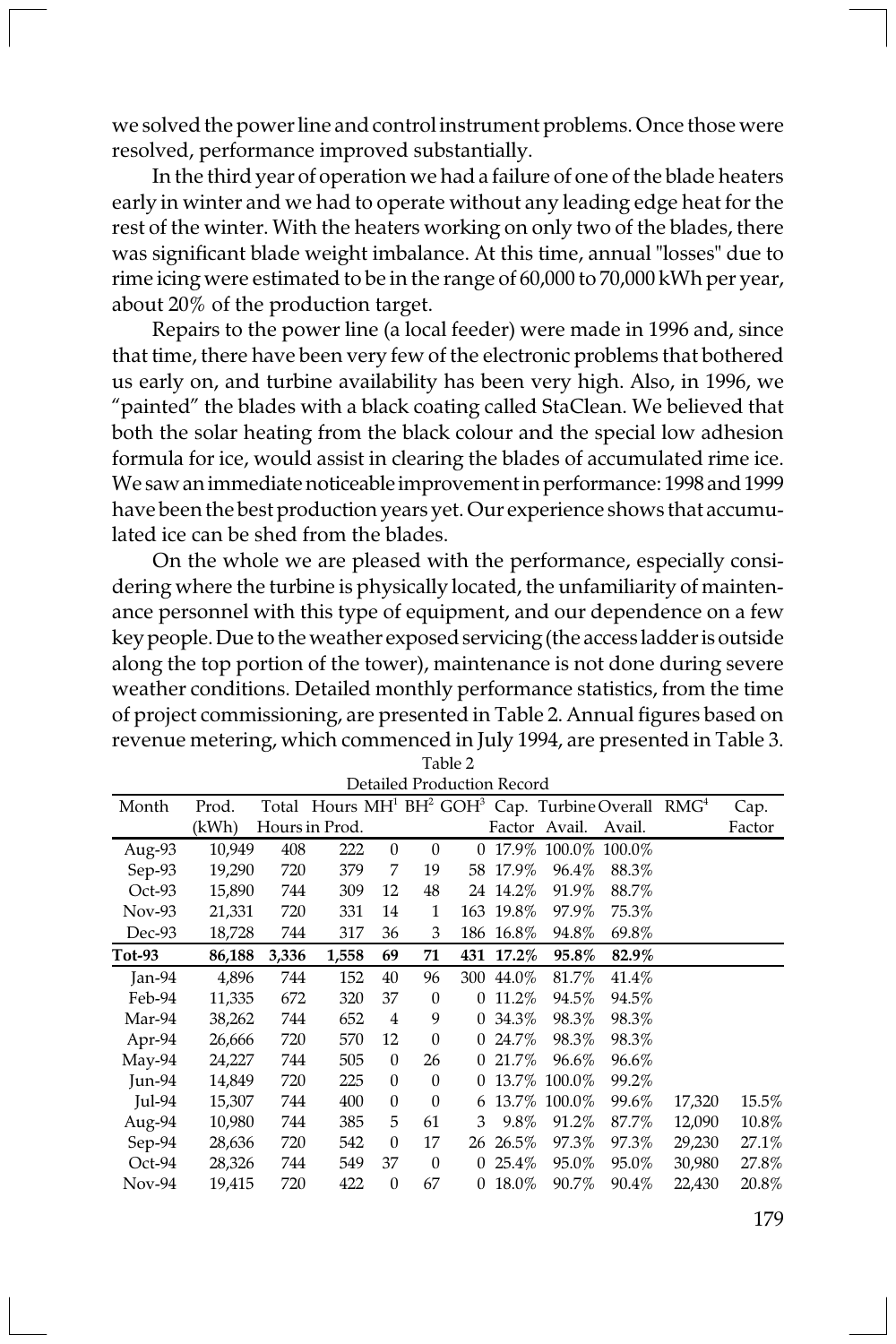| Month         | Prod.   | Total |                |                  |                  |                  |               |                            | Hours MH <sup>1</sup> BH <sup>2</sup> GOH <sup>3</sup> Cap. Turbine Overall RMG <sup>4</sup> |         | Cap.     |
|---------------|---------|-------|----------------|------------------|------------------|------------------|---------------|----------------------------|----------------------------------------------------------------------------------------------|---------|----------|
|               | (kWh)   |       | Hours in Prod. |                  |                  |                  | Factor Avail. |                            | Avail.                                                                                       |         | Factor   |
| Dec-94        | 20,541  | 744   | 442            | $\boldsymbol{0}$ | $\boldsymbol{0}$ | 0                |               | 18.4\% 100.0\%             | 100.0%                                                                                       | 22,144  | 19.8%    |
| $Tot-94$      | 243,440 | 8,760 | 5,164          | 135              | 276              | 335              | 18.5%         | 95.3%                      | 91.5%                                                                                        |         |          |
| Jan- $95$     | 21,363  | 744   | 511            | $\boldsymbol{0}$ | $\boldsymbol{0}$ |                  |               | 12 19.1% 100.0%            | 98.4%                                                                                        | 23,760  | 21.3%    |
| Feb-95        | 27,379  | 672   | 423            | 0                | $\boldsymbol{0}$ |                  |               | 0 27.2% 100.0% 100.0%      |                                                                                              | 29,620  | 29.4%    |
| Mar-95        | 18,060  | 744   | 344            | 0                | 288              | 0                | 19.2%         | 61.3%                      | 61.3%                                                                                        | 18,790  | 16.8%    |
| Apr-95        | 24,299  | 720   | 559            | $\boldsymbol{0}$ | $\boldsymbol{0}$ | 0                |               | 22.5% 100.0% 100.0%        |                                                                                              | 27,190  | 25.2%    |
| $May-95$      | 20,395  | 744   | 478            | 12               | $\boldsymbol{0}$ | 7                | 18.3%         | 98.4%                      | 97.4%                                                                                        | 22,210  | 19.9%    |
| Jun-95        | 12,751  | 720   | 339            | 0                | 99               | 2                | 11.8%         | 86.3%                      | 86.1%                                                                                        | 14,380  | 13.3%    |
| <b>Jul-95</b> | 8,298   | 744   | 306            | 0                | 49               | 3                | 7.4%          | 93.4%                      | 93.1%                                                                                        | 9,230   | 8.3%     |
| Aug-95        | 14,785  | 744   | 306            | 0                | 0                | $\mathbf{0}$     |               | 13.2% 100.0% 100.0%        |                                                                                              | 16,080  | 14.4%    |
| Sep-95        | 31,919  | 720   | 571            | 8                | 0                | 0                | 29.6%         | 98.9%                      | 98.9%                                                                                        | 34,030  | 31.5%    |
| Oct-95        | 13,911  | 744   | 368            | 6                | $\boldsymbol{0}$ | $\mathbf{1}$     | 12.5%         | 99.2%                      | 99.0%                                                                                        | 15,742  | $14.1\%$ |
| Nov-95        | 11,265  | 720   | 313            | 9                | $\boldsymbol{0}$ | 2                | 10.4%         | 98.8%                      | 98.6%                                                                                        | 11,991  | 11.1%    |
| Dec-95        | 22,736  | 744   | 477            | 3                | 11               | 9                | $20.4\%$      | $98.2\%$                   | 97.0%                                                                                        | 25,226  | 22.6%    |
| Tot-95        | 227,161 | 8,760 | 4,995          | 38               | 447              | 36               | 17.3%         | 94.5%                      | 94.1%                                                                                        | 248,249 | 18.9%    |
| Jan-96        | 971     | 744   | 42             | $\boldsymbol{0}$ | 702              | 0                | 0.9%          | 5.6%                       | 5.6%                                                                                         | 1,020   | 0.9%     |
| Feb-96        | 26,597  | 696   | 470            | 16               | 0                |                  | 2 25.5%       | 97.7%                      | 97.5%                                                                                        | 29,257  | 28.0%    |
| Mar-96        | 38,309  | 744   | 559            | $\boldsymbol{0}$ | $\boldsymbol{0}$ | 0                |               | 34.3% 100.0% 100.0%        |                                                                                              | 41,599  | 37.3%    |
| Apr-96        | 12,060  | 720   | 226            | 3                | 114              | 273              | 11.2%         | 83.7%                      | 45.8%                                                                                        | 14,408  | 13.3%    |
| May-96        | 16,275  | 744   | 412            | 6                | 81               | 0                | 14.6%         | 88.4%                      | 88.4%                                                                                        | 18,009  | 16.1%    |
| $Jun-96$      | 17,488  | 720   | 496            | 0                | 0                | 2                |               | 16.2% 100.0%               | 99.7%                                                                                        | 19,130  | 17.7%    |
| Jul-96        | 6,216   | 744   | 259            | 192              | 7                | 0                | 5.6%          | 73.3%                      | 73.3%                                                                                        | 7,317   | 6.6%     |
| Aug-96        | 11,037  | 744   | 391            | 205              | $\boldsymbol{0}$ | $\boldsymbol{0}$ | 9.9%          | 72.4%                      | 72.4%                                                                                        | 11,803  | 10.6%    |
| Sep-96        | 24,850  | 720   | 494            | 6                | 0                |                  | 10 23.0%      | 99.2%                      | 97.8%                                                                                        | 27,490  | 25.5%    |
| Oct-96        | 14,376  | 744   | 377            | 43               | $\boldsymbol{0}$ | $\boldsymbol{0}$ | 12.9%         | 94.2%                      | 94.2%                                                                                        | 13,502  | 12.1%    |
| Nov-96        | 24,890  | 720   | 475            | 0                | 0                | 0                |               | 23.0% 100.0% 100.0%        |                                                                                              | 27,716  | 25.7%    |
| Dec-96        | 27,601  | 744   | 441            | 6                | $\boldsymbol{0}$ | 0                | 24.7%         | 99.2%                      | 99.2%                                                                                        | 31,604  | 28.3%    |
| Tot-96        | 220,670 | 8,784 | 4,642          | 477              | 904              | 287              | 16.7%         | 84.3%                      | 81.0%                                                                                        | 242,855 | 18.4%    |
| Jan-98        | 14,600  | 744   | n/a            | $\boldsymbol{0}$ | $\boldsymbol{0}$ | n/a              |               | 13.1% 100.0%               | n/a                                                                                          | 15,698  | 19.2%    |
| Feb-98        | 31,080  | 672   | n/a            | 0                | 0                |                  |               | n/a 30.8% 100.0%           | n/a                                                                                          | 32,048  | 23.1%    |
| Mar-98        | 26,080  | 744   | n/a            | $\boldsymbol{0}$ | 0                | n/a              | 2.3%          | 99.8%                      | n/a                                                                                          | 26,980  | 26.5%    |
| Apr-98        | 31,570  | 720   | n/a            | $\boldsymbol{0}$ | $\boldsymbol{0}$ |                  |               | n/a 29.2% 100.0%           | n/a                                                                                          | 32,454  | 24.9%    |
| May-98        | 32,370  | 744   | n/a            | $\boldsymbol{0}$ | $\boldsymbol{0}$ |                  |               | $n/a$ 29.0% 100.0%         | n/a                                                                                          | 33,227  | 17.9%    |
| Jun-98        | 13,280  | 720   | n/a            | 25               | 0                |                  |               | n/a 12.3% 100.0%           | n/a                                                                                          | 13,932  | 13.8%    |
| <b>Jul-98</b> | 17,600  | 744   |                | n/a 111          | $\boldsymbol{0}$ |                  |               | n/a 15.8% 100.0%           | n/a                                                                                          | 17,781  | 18.5%    |
| Aug-98        | 22,260  | 744   | n/a            | 54               | 0                |                  | $n/a$ 19.9%   | 99.6%                      | n/a                                                                                          | 22,465  | 11.4%    |
| Sep-98        | 21,790  | 720   | n/a            | $\boldsymbol{0}$ | 0                |                  | n/a 20.2%     | 97.0%                      | n/a                                                                                          | 22,001  | 24.7%    |
| Oct-98        | 23,130  | 744   | n/a            | 2.5              | $\boldsymbol{0}$ |                  | n/a 20.7%     | 98.3%                      | n/a                                                                                          | 24,984  | 24.7%    |
| <b>Nov-98</b> | 10,310  | 720   | n/a            | $\boldsymbol{0}$ | 0                | n/a              | 9.5%          | 93.1%                      | n/a                                                                                          | 10,937  | 11.4%    |
| Dec-98        | 14,520  | 744   | n/a            | 0                | 2                |                  | n/a 13.0%     | 99.0%                      | n/a                                                                                          | 17,623  | 31.2%    |
| Tot-98        | 258,590 | 8,760 | n/a            | 193              | $\overline{2}$   | n/a              | 19.7%         | 98.9%                      | n/a                                                                                          | 270,130 | 20.8%    |
| Jan-99        | n/a     | 744   | n/a            | $\boldsymbol{0}$ | $\boldsymbol{0}$ | $\mathbf{1}$     |               | n/a 100.0%                 | 99.9%                                                                                        | 21,410  | 19.2%    |
| Feb-99        | n/a     | 672   | n/a            | $\boldsymbol{0}$ | $\boldsymbol{0}$ | 0                |               | n/a 100.0% 100.0%          |                                                                                              | 23,310  | 23.1%    |
| Mar-99        | 28,014  | 744   | 566            | $\mathbf{1}$     | 0                |                  | 1 25.1%       | 99.8%                      | 99.8%                                                                                        | 29,590  | 26.5%    |
| Apr-99        | 25,788  | 720   | 532            | 0                | 0                |                  |               | 0 23.9% 100.0% 100.0%      |                                                                                              | 26,920  | $24.9\%$ |
| May-99        | 18,545  | 744   | 489            | 0                | 0                |                  |               | 0 16.6% 100.0% 100.0%      |                                                                                              | 19,980  | 17.9%    |
| Jun-99        | 12,726  | 720   | 412            | 0                | 0                | 1                |               | 11.8% 100.0%               | 99.9%                                                                                        | 14,940  | 13.8%    |
| Jul-99        | 18,716  | 744   | 437            | 0                | $\boldsymbol{0}$ |                  |               | $1\,$ $16.8\%$ $\,100.0\%$ | 99.9%                                                                                        | 20,680  | 18.5%    |
| Aug-99        | 11,465  | 744   | 416            | 0                | 3                | 1                | 10.3%         | 99.6%                      | 99.5%                                                                                        | 12,730  | 11.4%    |
| Sep-99        | 27,451  | 720   | 496            | 0                | 21               |                  | 2 25.4%       | 97.0%                      | 96.8%                                                                                        | 29,620  | 27.4%    |
| 180           |         |       |                |                  |                  |                  |               |                            |                                                                                              |         |          |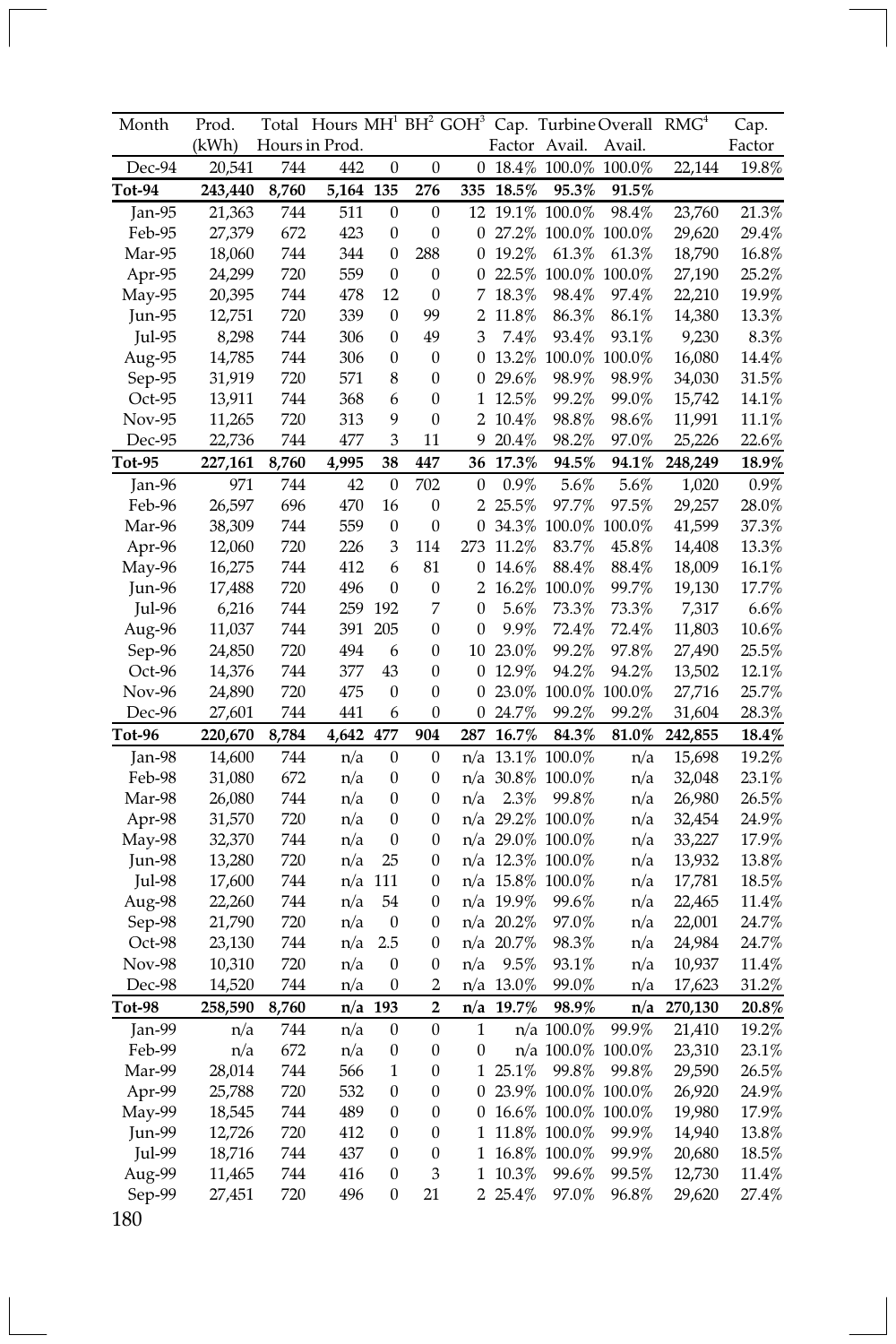| Month           | Prod.            |       |                |                |              |          |                              |               | Total Hours MH <sup>1</sup> BH <sup>2</sup> GOH <sup>3</sup> Cap. Turbine Overall RMG <sup>4</sup> |         | Cap.   |
|-----------------|------------------|-------|----------------|----------------|--------------|----------|------------------------------|---------------|----------------------------------------------------------------------------------------------------|---------|--------|
|                 | (kWh)            |       | Hours in Prod. |                |              |          |                              | Factor Avail. | Avail.                                                                                             |         | Factor |
| $Oct-99$        | 25,998           | 744   | 518            | 9              | 4            | 5        | 23.3%                        | 98.3%         | 97.7%                                                                                              | 27,530  | 24.7%  |
| Nov-99          | 12,374           | 720   | 303            | $\theta$       | 50           | 2        | 11.5%                        | 93.1%         | 92.8%                                                                                              | 12,290  | 11.4%  |
| Dec-99          | 34,448           | 744   | 593            | $\mathbf{0}$   | 8            | 0        | 30.9%                        | 99.0%         | 99.0%                                                                                              | 34,780  | 31.2%  |
| Tot-99          | 215,525          | 8,760 | 4,762          | 10             | 86           | 14       | 16.4%                        | 98.9%         | 98.8%                                                                                              | 273,780 | 20.8%  |
| $Jan-00$        | 22,524           | 744   | 438            | $\theta$       | $\Omega$     | 0        | 20.2%                        | 100.0%        | 100.0%                                                                                             | 21,080  | 48.9%  |
| Feb-00          | 13,961           | 696   | 426            | $\theta$       | $\Omega$     |          | 13.4%                        | 100.0%        | 100.0%                                                                                             | 14,940  | 14.3%  |
| Mar-00          | 31,152           | 744   | 570            | $\theta$       | 13           | 0        | 27.9%                        | 98.3%         | 98.3%                                                                                              | 31,070  | 27.8%  |
| $Apr-00$        | 24,539           | 720   | 502            | 1              | $\mathbf{0}$ |          | 22.7%                        | 99.8%         | 99.7%                                                                                              | 25.830  | 23.9%  |
| $May-00$        | 12,867           | 744   | 411            | $\theta$       | 80           | 0        | 11.5%                        | 89.2%         | 89.2%                                                                                              | 13,070  | 11.7%  |
| $Jun-00$        | 10,135           | 720   | 386            | 14             | $\Omega$     | $\Omega$ | 9.4%                         | 98.1%         | 98.1%                                                                                              | 9,950   | 9.2%   |
| $\text{Iul-00}$ | 14,257           | 744   | 456            | $\Omega$       | $\Omega$     |          | 12.8%                        | 99.9%         | 99.9%                                                                                              | 16,400  | 14.7%  |
| Aug-00          | 18,802           | 744   | 496            | $\theta$       | $\mathbf{0}$ |          | 16.8%                        | 100.0%        | 100.0%                                                                                             | 19,410  | 17.4%  |
| $Sep-00$        | 20,404           | 720   | 544            | $\overline{2}$ | $\mathbf{0}$ | 0        | 18.9%                        | 99.7%         | 99.7%                                                                                              | 20,602  | 19.1%  |
| $Oct-00$        | 30,905           | 744   | 602            | $\theta$       | 3            | $\Omega$ | 27.7%                        | 99.6%         | 99.6%                                                                                              | 30,768  | 27.6%  |
| $Nov-00$        | 19,963           | 720   | 402            | $\theta$       | 1            | 0        | 18.5%                        | 99.9%         | 99.6%                                                                                              | 19,420  | 18.0%  |
| Dec-00          | 23,296           | 744   | 472            | $\theta$       | $\Omega$     |          | 20.9%                        | 100.0%        | 100.0%                                                                                             | 22,660  | 20.3%  |
| $Tot-00$        | 242,805          | 8,784 | 5,705          | 17             | 97           | 2        | 18.4%                        | 98.7%         | 98.7%                                                                                              | 245,200 | 18.6%  |
| Total           | 1,494,379 55,944 |       |                |                |              |          | 26,826 939 1,883 1,105 17.7% | 93.8%         | 93.8%                                                                                              |         |        |

<sup>1</sup> Maintenance Hours

2 Breakdown Hours

<sup>3</sup> Grid Outage Hours 4 Revenue Meter Gross

| Table 3                                     |
|---------------------------------------------|
| Annual Production Based on Revenue Metering |
| (Revenue Metering Commenced in July 1994)   |
| Yukon Energy 150 kW Bonus Wind Turbine.     |

| $1.0011$ entergy too it bonds while I division |       |           |          |  |  |  |  |  |  |
|------------------------------------------------|-------|-----------|----------|--|--|--|--|--|--|
| <b>Annual Production</b>                       |       |           |          |  |  |  |  |  |  |
| Year                                           | Hours | Actual    | Actual   |  |  |  |  |  |  |
|                                                |       | Gross kWh | Gross    |  |  |  |  |  |  |
|                                                |       |           | $C.F.\%$ |  |  |  |  |  |  |
| 1994                                           | 8,760 | 254,429   | 19.4%    |  |  |  |  |  |  |
| 1995                                           | 8,760 | 248,249   | 18.9%    |  |  |  |  |  |  |
| 1996                                           | 8,784 | 242,855   | 18.4%    |  |  |  |  |  |  |
| 1997                                           | 8,760 | 242,307   | 18.4%    |  |  |  |  |  |  |
| 1998                                           | 8,760 | 270,130   | 20.6%    |  |  |  |  |  |  |
| 1999                                           | 8,760 | 273,780   | 20.8%    |  |  |  |  |  |  |
| 2000                                           | 8,784 | 245,200   | 18.6%    |  |  |  |  |  |  |

# The Second Wind Turbine

With funding from the Yukon government, Yukon Energy installed a new, larger wind turbine this past September, a Vestas 660 kW V47 LT II, low temperature version. This turbine incorporates most of the features that we believe will move wind energy from the development phase into commercial viability. This is a pitch regulated machine designed for unrestricted operation down to –30° C (–22°F). It was fitted with fully heated wind instruments,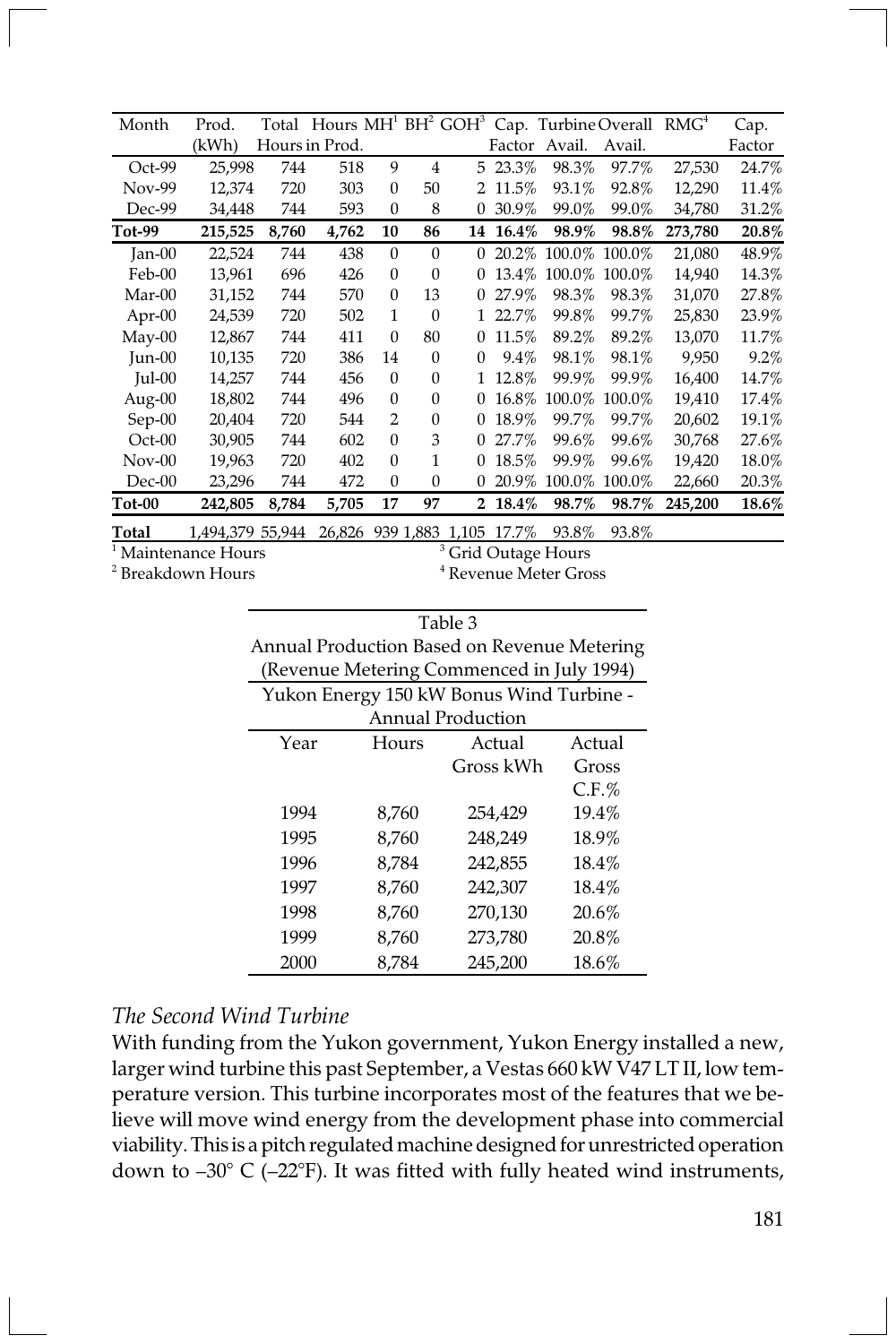StaClean coated (black) blades and leading edge blade heaters. Our experience with the stall regulated 150 kW machine has convinced us that a pitch regulated machine will lose less power when affected by rime ice as the lowering of the stall wind speed is not as critical with the pitch regulation design. In the higher wind speeds, the blades will remain pitched to a more aggressive angle until full output is achieved. Since the blades do not have tip brakes, maintaining electrical continuity and effective heating to the very tip should not be a problem.

Two features that we would have liked to have had but were not able to get in a turbine in the 500 to 1,000 kW size range this time, were a full surface blade heating system, and an operating temperature range down to  $-40^{\circ}$ C (also  $-40^{\circ}$ F).

The new turbine was installed during the first half of September. Detailed performance comparisons between the two turbines have not been possible so far. We are still in the process of fine tuning the various operating and control systems. These analyses will be part of our work in the coming years.

# Suggestions for Similar Applications

For anyone contemplating a wind turbine in a cold, severe rime icing environment such as Haeckel Hill (which is, in fact, less cold than most of the interior of Yukon and Alaska) we would recommend the following:

- 1. Low temperature steels;
- 2. Low temperature synthetic lubricants and fluids;
- 3. Equipment heaters (gearbox, generator, control cabinets);
- 4. Fully heated wind instruments;
- 5. Black fluorourethane (StaClean) coated blades;
- 6. Full surface blade heating if available, otherwise leading edge heaters at least 12 inches wide;
- 7. For simplicity and reliability in leading edge heating one piece blades would be better than two piece blades such as we have on our Bonus machine;
- 8. Tubular tower for "indoor" climbing and maintenance work for shelter from the weather; and
- 9. Pitch or active stall regulation, as we believe this will result in higher power production.

# Conclusion

In conclusion, substantial progress has been made in understanding the effects of rime icing on wind turbines and in learning how to overcome them. It is our goal to establish a track record of performance under these conditions that puts wind power into the list of realistic and practical power supply options available to us in Yukon. Like the trees that survive in these condi